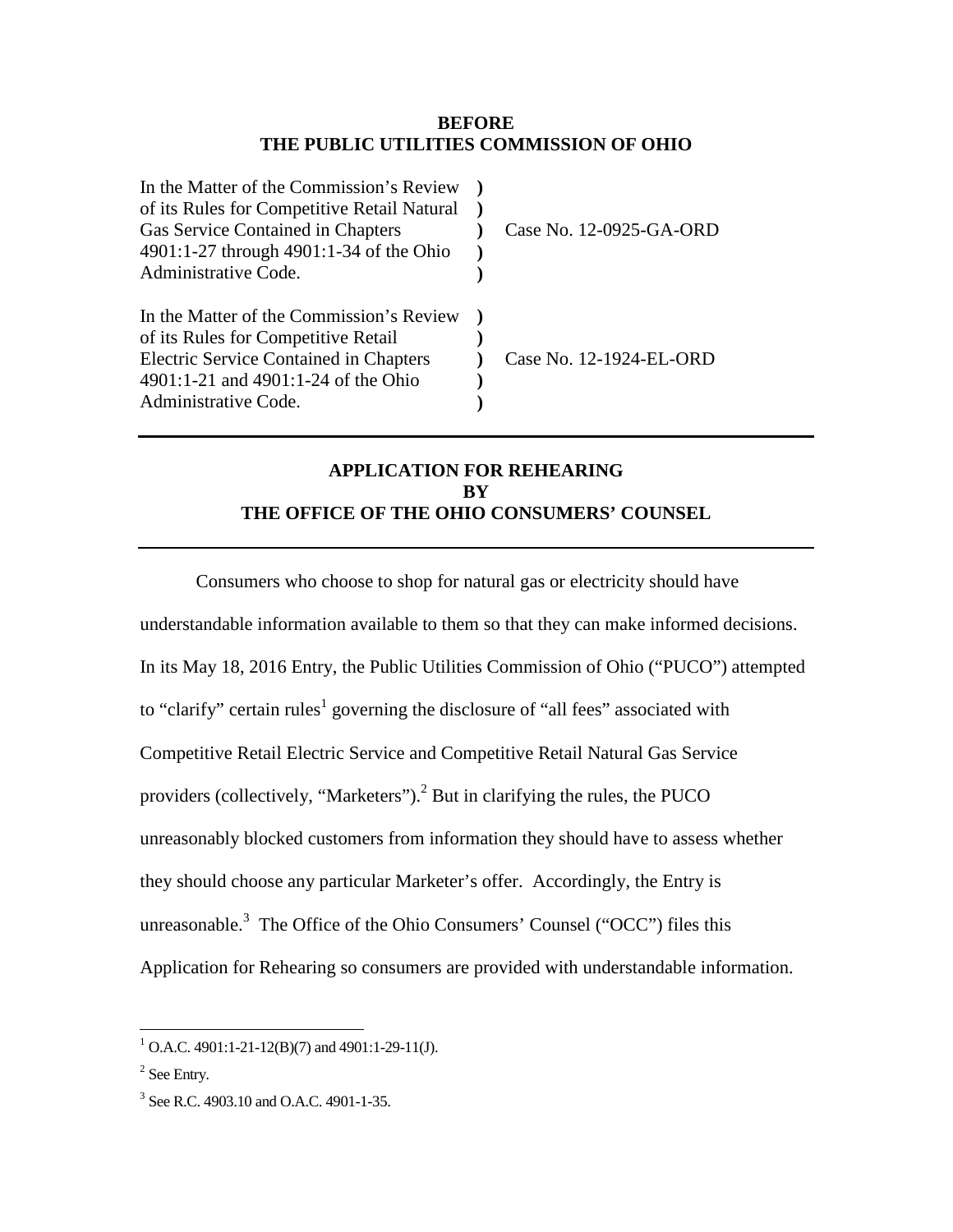ASSIGNMENT OF ERROR 1: The PUCO's Entry is unreasonable because it permits Marketers to comply with the "all fees" disclosure requirements by disclosing the fact that broker fees are embedded in the contract price. Marketers do not have to disclose the amount of the broker fees separately. So consumers have understandable information available to them, broker fees should be disclosed as a separate line item.

- A. Consumers would be able to make more informed shopping decisions if broker fees are disclosed as a separate line item.
- B. The competitive market would work better if broker fees are disclosed as a separate line item.

ASSIGNMENT OF ERROR 2: The PUCO's Entry is unreasonable because it excludes exclusive independent agents from the "all fees" disclosure requirements.

- A. The PUCO excluded exclusive independent agents from the "all fees" disclosure requirements because it limited the requirements only to entities within its jurisdiction – brokers, aggregators, and governmental aggregators. But the important jurisdictional inquiry is whether the PUCO has jurisdiction over Marketer contracts. It does. Therefore, it certainly has jurisdiction to regulate the disclosures made in the contracts, whether such disclosures are associated with brokers, aggregators, governmental aggregators, or exclusive independent agents.
- B. The rationale for requiring disclosure of all fees from brokers, aggregators, and governmental aggregators is equally applicable to exclusive independent agents.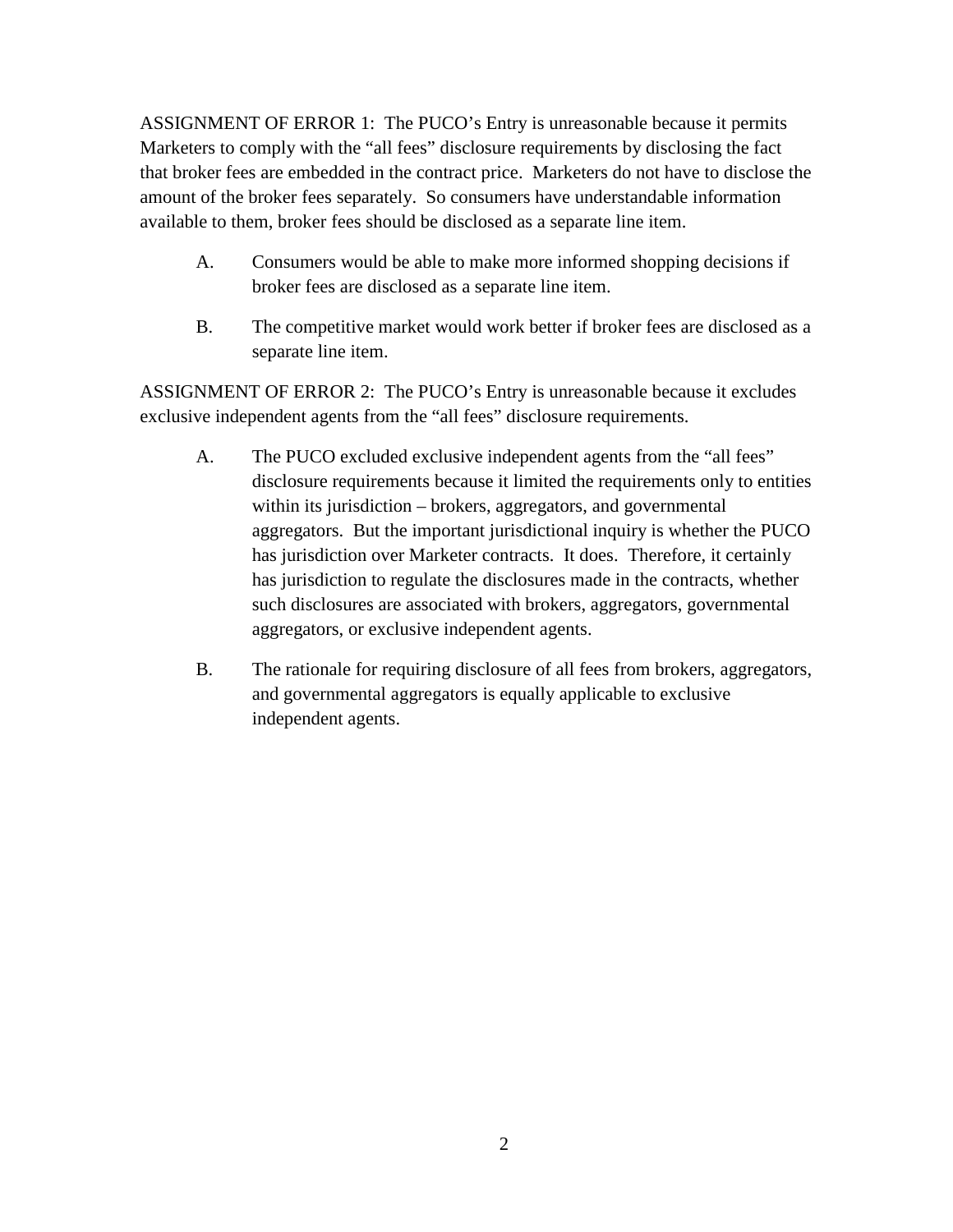Respectfully submitted,

 BRUCE J. WESTON (0016973) OHIO CONSUMERS' COUNSEL

 */s/ William J. Michael\_\_\_\_\_\_\_\_\_\_\_* William J. Michael (0070921) Counsel of Record Ajay Kumar (0092208) Assistant Consumers' Counsel

## **Office of the Ohio Consumers' Counsel**

 10 W. Broad Street, Suite 1800 Columbus, Ohio 43215-3485 Telephone [Michael]: 614-466-1291 Telephone [Kumar]: 614-466-1292 william.michael@occ.ohio.gov ajay.kumar@occ.ohio.gov (All will accept service via email)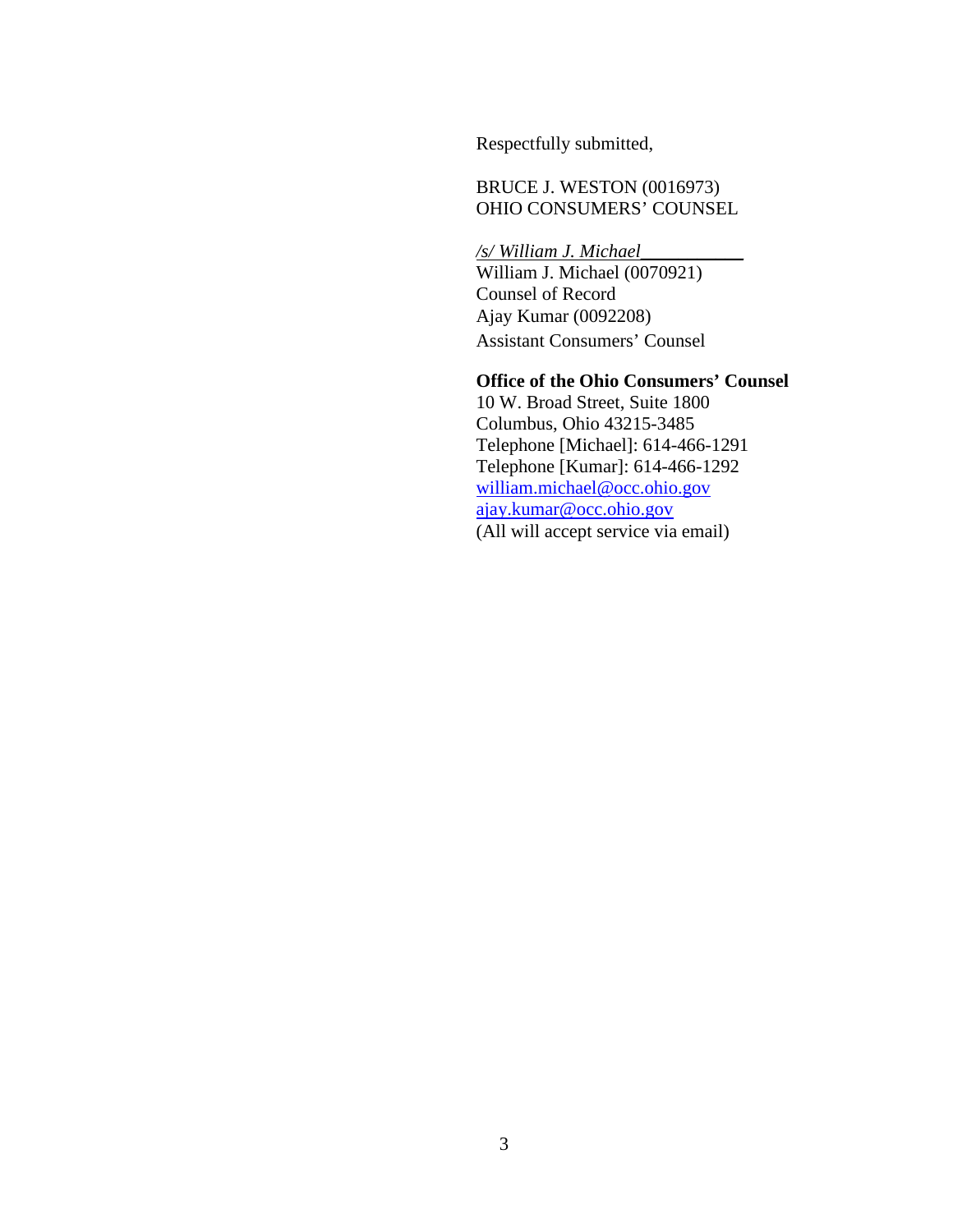## **BEFORE THE PUBLIC UTILITIES COMMISSION OF OHIO**

| Case No. 12-0925-GA-ORD |
|-------------------------|
|                         |
|                         |
|                         |
|                         |
| Case No. 12-1924-EL-ORD |
|                         |
|                         |
|                         |

#### **MEMORANDUM IN SUPPORT**

## **I. INTRODUCTION**

The PUCO found in 2013 that the rules governing Marketer contract disclosures should be modified to clarify that "all fees" associated with the contracts must be disclosed.<sup>4</sup> The "all fees" disclosure requirement increases consumers' ability to make informed decisions when shopping for their natural gas and electric service.

The Entry is a substantial step backwards. Under it, all fees do not have to be disclosed. They can be buried in a total contract price. Fees from exclusive independent agents do not have to be disclosed at all, even if they are part of the contract price. The Entry is unreasonable and the PUCO should grant rehearing. Upon rehearing, the PUCO should find that the "all fees" disclosure requirement means that broker fees have to be disclosed as a separate line item. Further, the PUCO should find that the disclosure requirement applies to exclusive independent agents.

 4 See Case No. 12-925-GA-ORD, Finding and Order at 58 (Dec. 18, 2013); Case No. 12-1924-EL-ORD, Finding and Order at 44 (Dec. 18, 2013).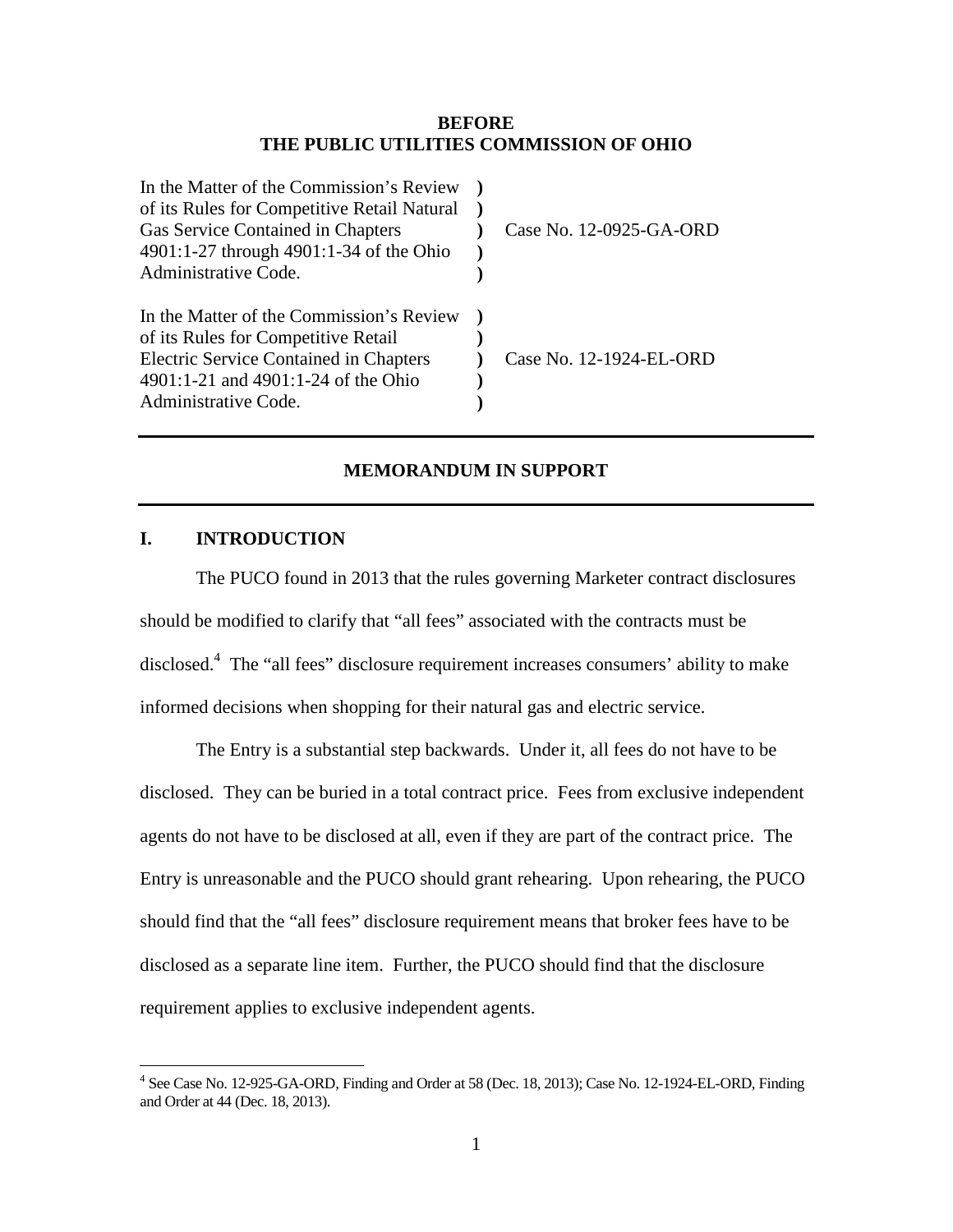## **II. STANDARD OF REVIEW**

<u>.</u>

Applications for rehearing are governed by R.C. 4903.10. The statute permits "any party who has entered an appearance in person or by counsel in the proceeding [to] apply for rehearing in respect to any matters determined in the proceeding." OCC intervened and participated in these proceedings.<sup>5</sup>

The statute requires that an application for rehearing must be "in writing and shall set froth specifically the ground or grounds on which the applicant considers the order to be unreasonable or unlawful." Further, Ohio Adm. Code 4901-1-35(A) states: "An application for rehearing must be accompanied by a memorandum in support, which shall be filed no later than the application for rehearing."

In considering an application for rehearing, R.C. 4903.10 provides that "the commission may grant and hold such rehearing on the matter specified in such application, if in its judgment sufficient reason therefor is made to appear." The statute also provides: "If, after such rehearing, the commission is of the opinion that the original order or any part thereof is in any respect unjust or unwarranted, or should be changed, the commission may abrogate or modify the same; otherwise such order shall be affirmed."

The statutory standard for abrogating or modifying the Entry is met here. The PUCO should grant rehearing on the matters specified in this Application for Rehearing, and subsequently abrogate or modify its Entry.

<sup>&</sup>lt;sup>5</sup> See OCC's Motion to Intervene dated May 30, 2012 (Case No. 12-0925-GA-ORD); OCC's Motion to Intervene dated August 21, 2012 (Case No. 12-1924-EL-ORD).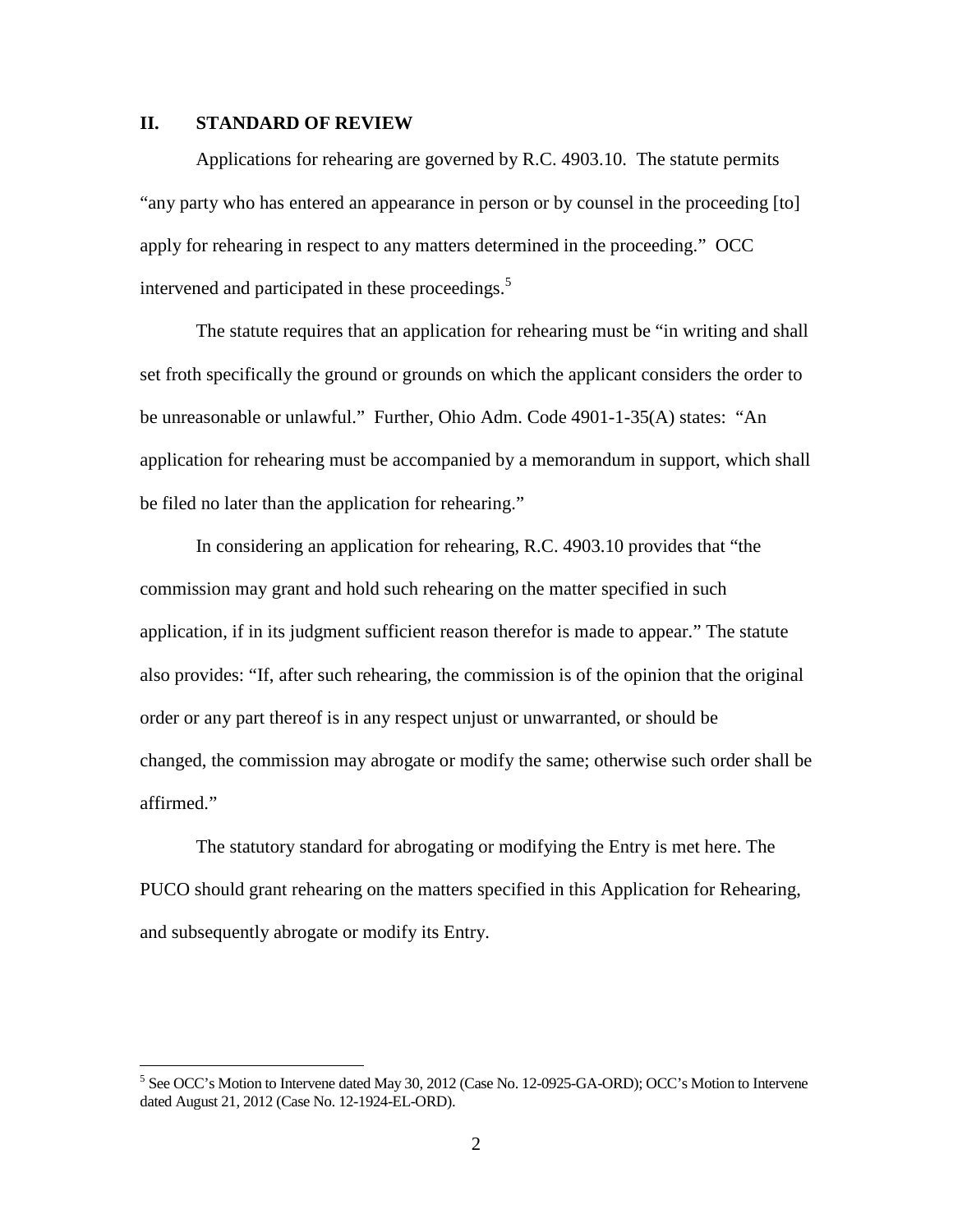#### **III. RECOMMENDATIONS**

 $\overline{a}$ 

**ASSIGNMENT OF ERROR 1: The PUCO's Entry is unreasonable because it permits Marketers to comply with the "all fees" disclosure requirements by disclosing the fact that broker fees are embedded in the contract price. Marketers do not have to disclose the amount of the broker fees separately. So consumers have understandable information available to them, broker fees should be disclosed as a separate line item.**

#### **A. Broker fees should be disclosed as a separate line item.**

Competition works for consumers. It is enhanced by having more understandable information available to consumers. The availability of understandable information permits consumers to compare, effectively shop, and make informed decisions. As OCC has pointed out elsewhere, and reiterates here, withholding information works contrary to competition and consumers' interest.<sup>6</sup>

The PUCO's decision to allow disclosure of the *fact* of a broker fee (buried in a total Marketer contract price), rather than a separate line item with the *amount* of a broker fee, to comply with the "all fees" disclosure requirement does not enhance the competitive market. It hurts it. The PUCO's decision was unreasonable in this regard.

 Consumers would not have understandable information available to them to effectively shop. Instead, they would have to try to interpret, or find, exactly what makes up the contract price. That could be a daunting task in itself. Further, consumers would be less able to compare and negotiate charges. They simply would not have the understandable information to make comparisons or negotiate. These results run counter

<sup>&</sup>lt;sup>6</sup> See, e.g., Case No. 15-0218-GA-GCR, Initial Brief by The Office of the Ohio Consumers' Counsel (filed May 17, 2016).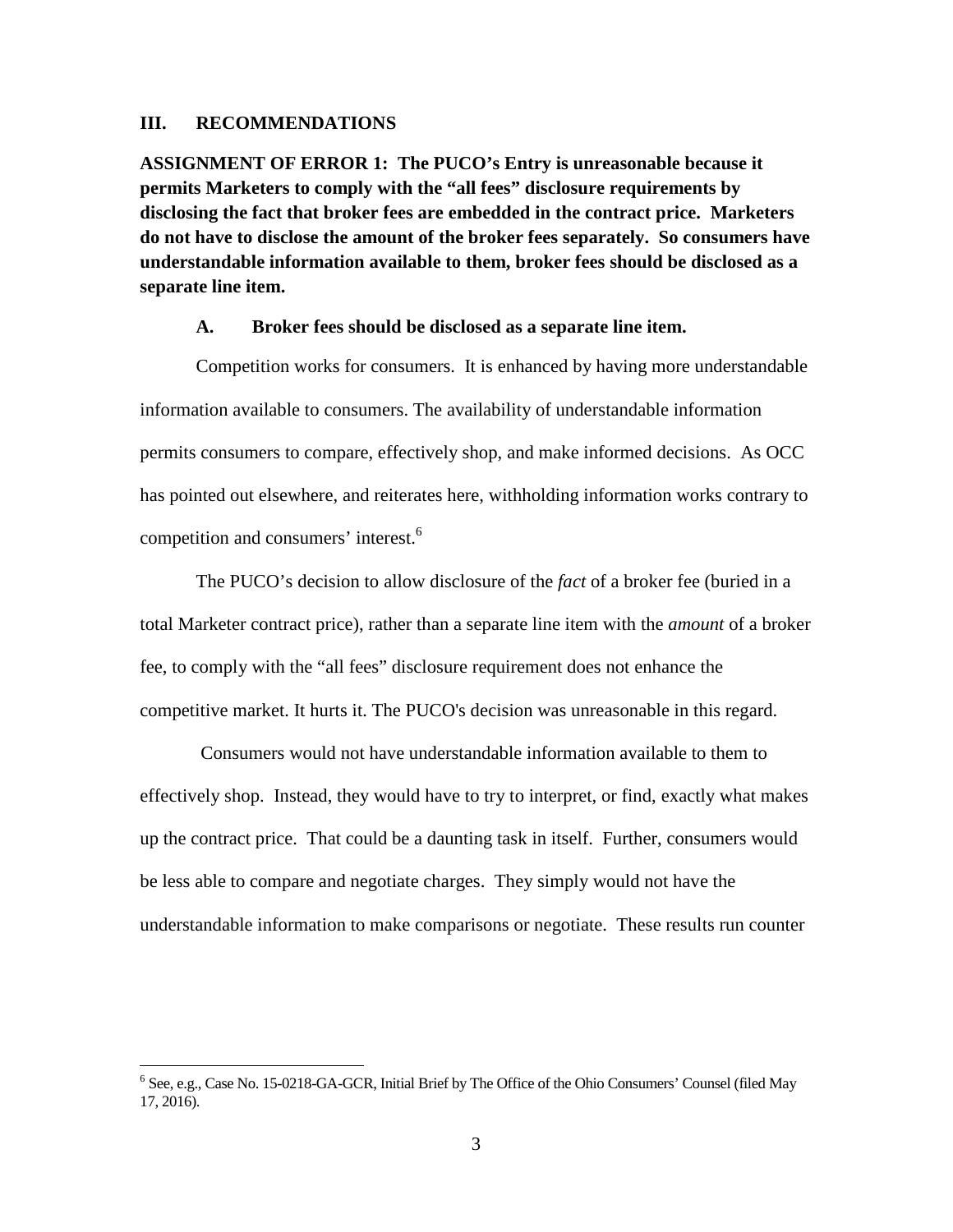to the PUCO's very purpose of creating the "all fees" disclosure requirement – to "clarify" what fees have to be disclosed.<sup>7</sup>

An additional benefit of identifying broker fees as a separate line item is that it would enhance competition between brokers and the Marketers that engage them. Burying broker fees in a total contract price would hinder price competition between brokers. If Broker A does not know what Broker B is charging, Broker A cannot compete on price with Broker B. Similarly, if Marketers do not know what different brokers are charging, their ability to negotiate fees down (potentially resulting in a lower contract price for the consumer) would be hindered.

Prices must be known for there to be price competition. The PUCO's decision hides prices. The PUCO should grant rehearing.

## **ASSIGNMENT OF ERROR 2: The PUCO's Entry is unreasonable because it excludes exclusive independent agents from the "all fees" disclosure requirements.**

## **A. Exclusive independent agents fees should be included in the "all fees" disclosure requirements.**

The PUCO found that the "all fees" disclosure requirements apply only to "entities" within its statutory jurisdiction.<sup>8</sup> The PUCO's attention to its jurisdictional boundaries is appreciated. But in this case, it drew its jurisdictional boundaries too narrowly. The Entry is therefore unreasonable.

Instead of focusing on parties over whom it has jurisdiction, the PUCO should have focused on subject matters over which it has jurisdiction. There can be no dispute

 $\overline{a}$ 

<sup>&</sup>lt;sup>7</sup> See Case No. 12-925-GA-ORD, Finding and Order at 58 (Dec. 18, 2013); Case No. 12-1924-EL-ORD, Finding and Order at 44 (Dec. 18, 2013).

<sup>8</sup> See Entry at 3.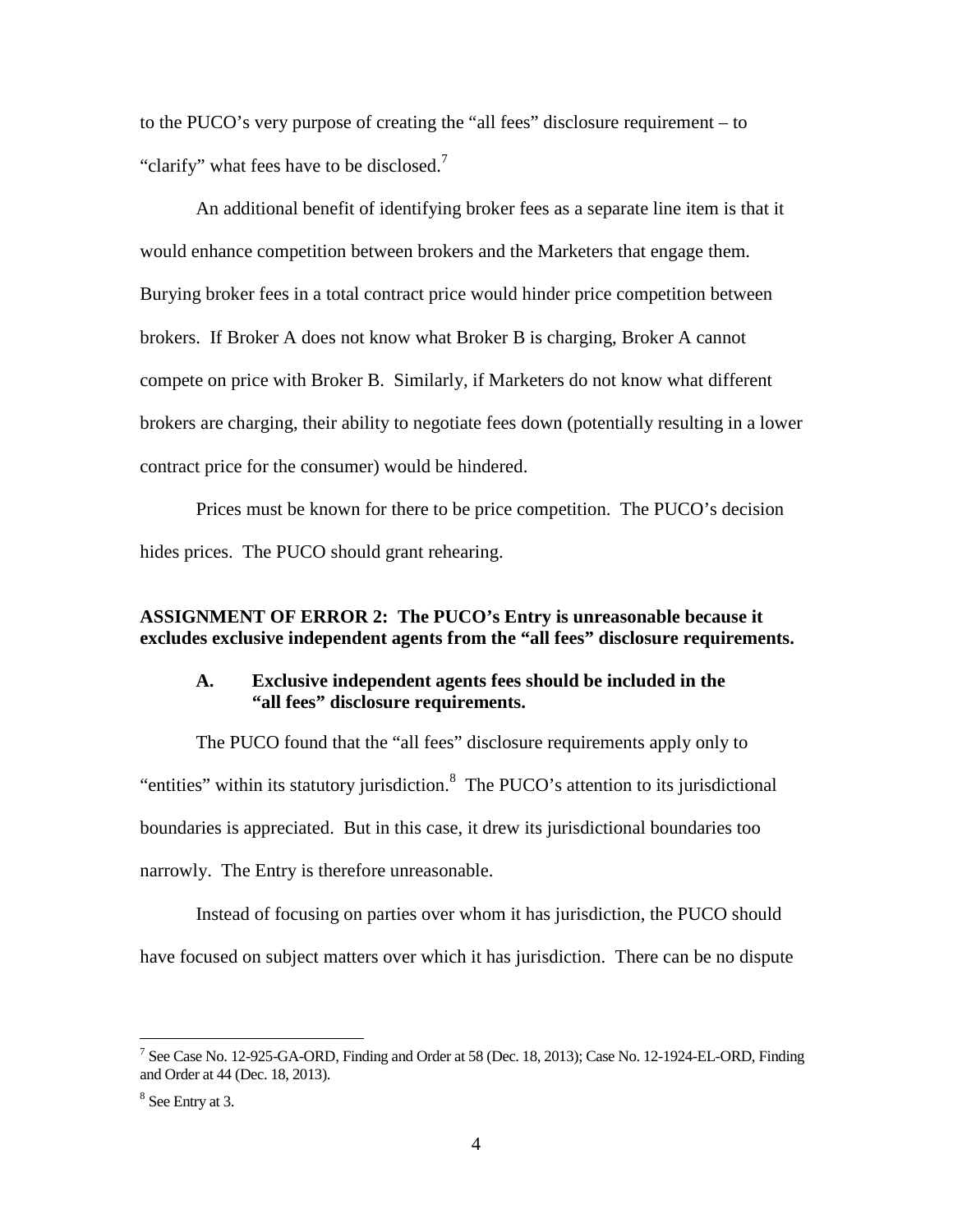but that the PUCO has jurisdiction over Marketer contracts.<sup>9</sup> Because it has jurisdiction over the subject matter – Marketer contracts – it certainly has jurisdiction to regulate the terms and conditions in those contracts, including disclosures.<sup>10</sup>

That jurisdiction should be exercised here to require disclosure of fees from exclusive independent agents. The rationale for requiring disclosure of all fees from brokers, aggregators, and governmental aggregators is equally applicable to exclusive independent agents. Disclosing exclusive independent agent fees furthers the PUCO's stated goal of "clarifying" what fees must be disclosed. It is also consistent with the PUCO's objective of enhancing the competitive markets' operation. The more information available, particularly regarding price, the more fully functional the market will be. And once the jurisdictional issue is properly considered, as described above, there is no reason to require disclosure of some broker fees but not *all* broker fees. This, of course, was recognized by the PUCO when it created its "all fees" disclosure requirement in the first place.

The PUCO should grant rehearing.

## **IV. CONCLUSION**

OCC shares the PUCO's objective of enhancing the competitive market by increasing the amount of understandable information available to consumers. Unfortunately, the May 18, 2016 Entry runs counter to that goal. Accordingly, the PUCO should grant rehearing and find:

 9 See, e.g., Case No. 12-925-GA-ORD; Case No. 12-1924-EL-ORD.

<sup>10</sup> See R.C. 4928.06; 4928.10; 4929.10; 4929.22.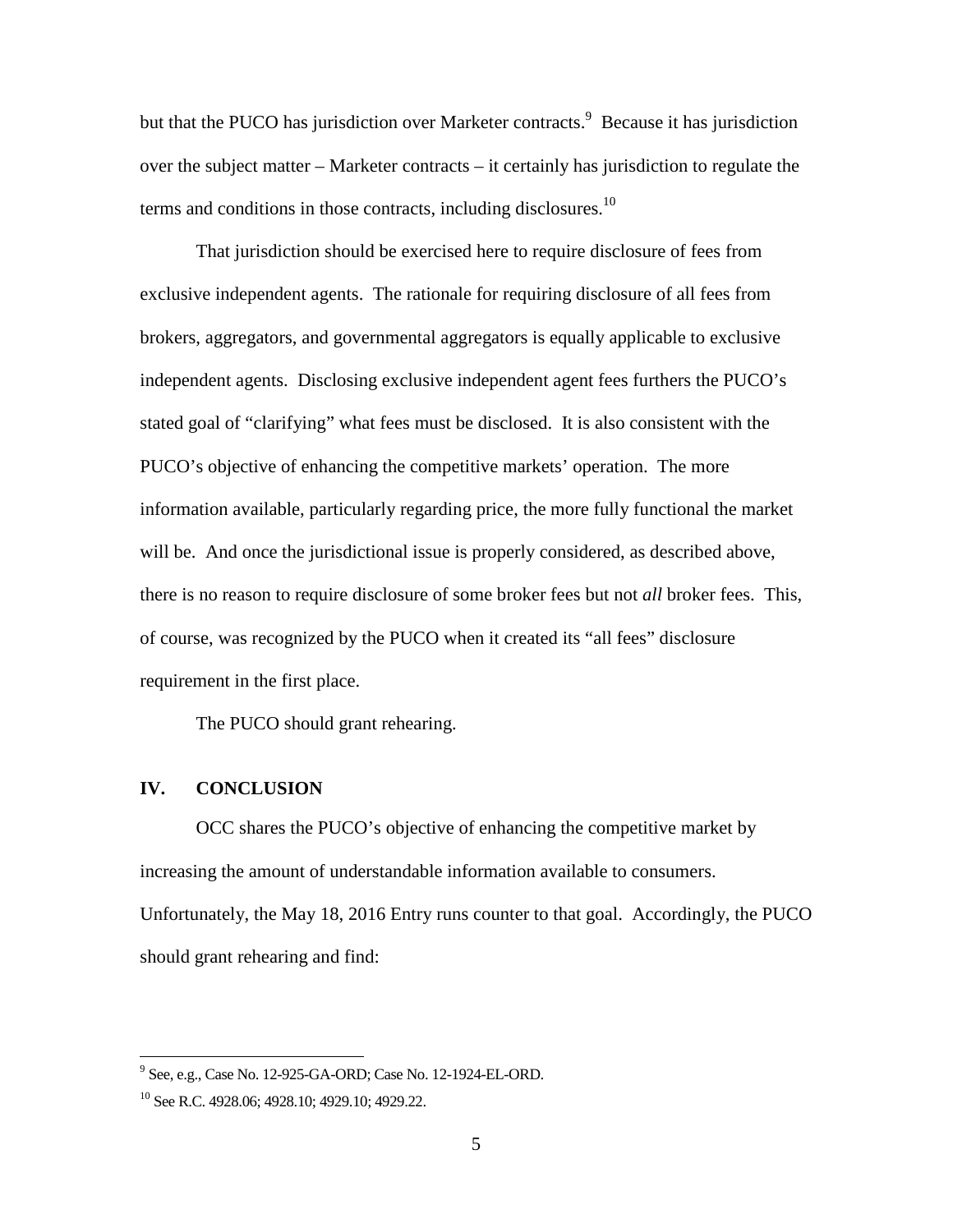- 1. That the "all fees" disclosure requirement means that broker fees have to be disclosed as a separate line item, and
- 2. That the disclosure requirement applies to exclusive independent agents.

Respectfully submitted,

#### BRUCE J. WESTON (0016973) OHIO CONSUMERS' COUNSEL

 */s/ William J. Michael\_\_\_\_\_\_\_\_\_\_*  William J. Michael (0070921) Counsel of Record Ajay Kumar (0092208) Assistant Consumers' Counsel

## **Office of the Ohio Consumers' Counsel**

 10 W. Broad Street, Suite 1800 Columbus, Ohio 43215-3485 Telephone [Michael]: 614-466-1291 Telephone [Kumar]: 614-466-1292 william.michael@occ.ohio.gov ajay.kumar@occ.ohio.gov (All will accept service via email)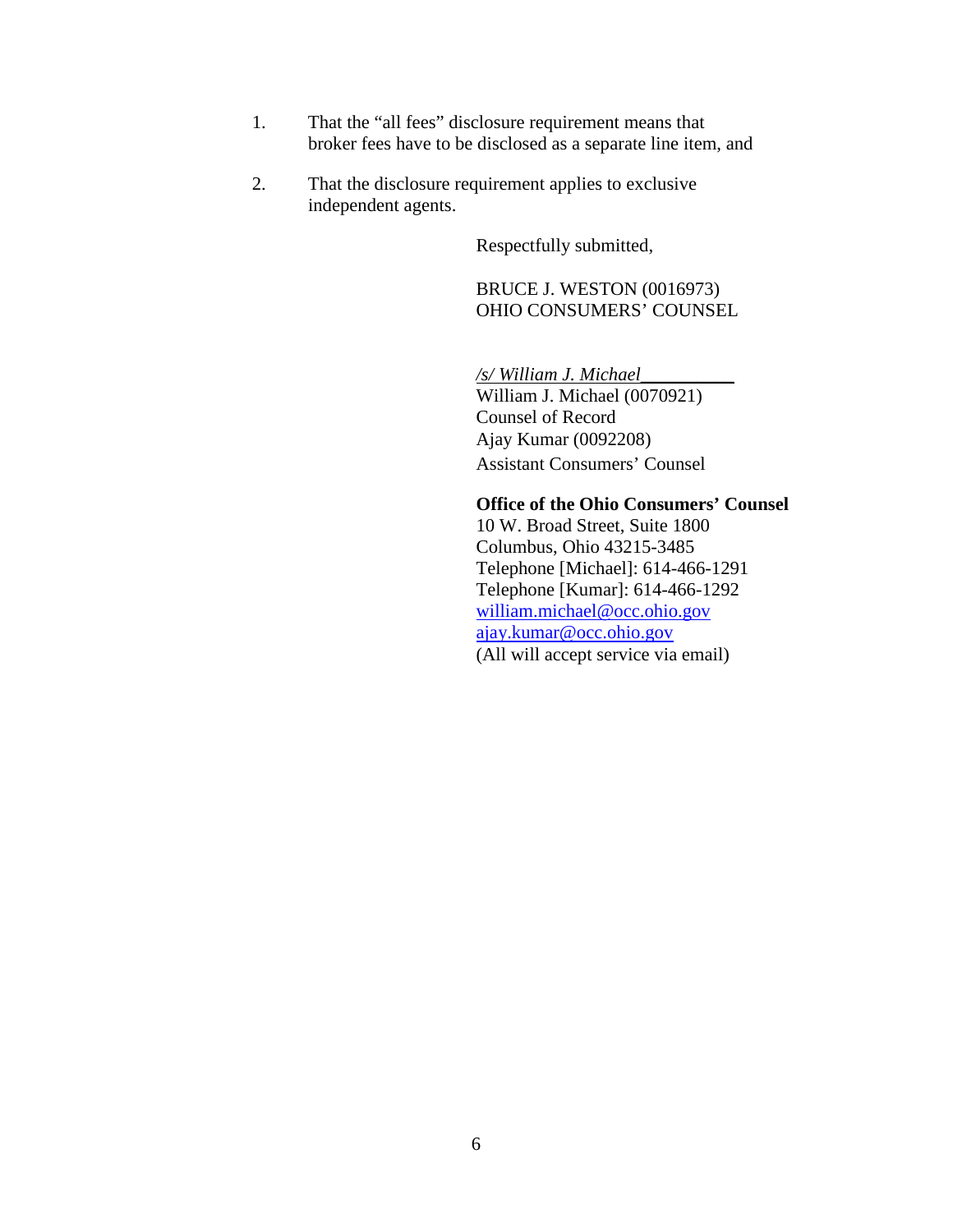## **CERTIFICATE OF SERVICE**

I hereby certify that a copy of the foregoing Application for Rehearing was served on the persons stated below via electronic transmission, this 17 day of June 2016.

/s/ *William J. Michael*\_\_\_\_\_\_\_

 William J. Michael Assistant Consumers' Counsel

# **SERVICE LIST**

Elizabeth.watts@duke-energy.com Amy.spiller@duke-energy.com jeanne.kingery@duke-energy.com mswhite@igsenergy.com vparisi@igsenergy.com gkrassen@bricker.com tsiwo@bricker.com mwarnock@bricker.com BarthRoyer@aol.com Gary.A.Jeffries@dom.com drinebolt@ohiopartners.org cmooney@ohiopartners.org

whitt@whitt-sturtevant.com Campbell@whitt-sturtevant.com Williams@whitt-sturtevant.com sseiple@nisource.com bleslie@nisource.com barbalex@ctel.net stephanie.chmiel@thompsonhine.com eagleenergy@fuse.net mjsettineri@vorys.com glpetrucci@vorys.com msmalz@ohiopovertylaw.org jmaskovyak@ohiopovertylaw.org sdismukes@eckertseamans.com dclearfield@eckertseamans.com sstoner@eckertseamans.com

Attorney Examiners:

mandy.willey@puc.state.oh.us